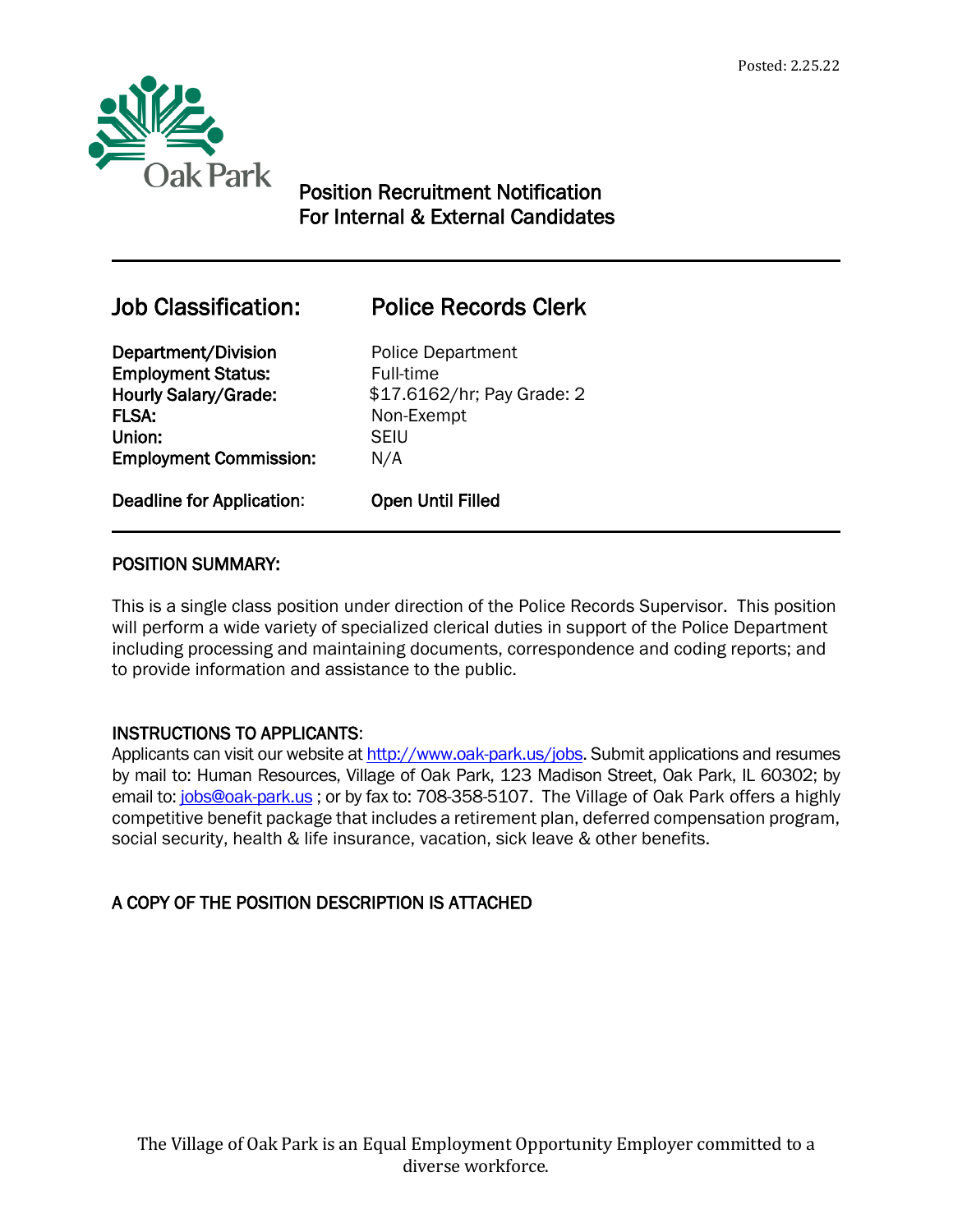

#### **POLICE RECORDS CLERK**

*Class specifications are intended to present a descriptive list of the range of duties performed by employees in the class. Specifications are not intended to reflect all duties performed within the job.*

#### **DEFINITION**

To perform a wide variety of specialized clerical duties in support of the Police Department including processing and maintaining documents, correspondence and coding reports; and to provide information and assistance to the public.

#### **SUPERVISION RECEIVED AND EXERCISED**

Receives general supervision from the Police Records Supervisor.

**EXAMPLES OF DUTIES** - *Essential and other important duties and responsibilities may include, but are not limited to, the following:*

#### **Essential duties and responsibilities**

- 1. Compile, enter, record and file a wide variety of police records, reports and materials including memos, letters, reports, complaints, booking information, restraining orders, citations and fingerprint cards.
- 2. Maintain the Department's warrant system, including research and recall; track and maintain documentation on attempts to serve; access information from the computerized warrant system; send warrants to other agencies upon request; enter information into LEADS system.
- 3. Counts and reconciles monies received for bonds.
- 4. Process, sort, file, copy and distribute crime reports, traffic reports, citations, petitions, and other materials to appropriate personnel; enter data into computer system.
- 5. Maintain a variety of police record filing systems including field interrogations and bicycle registration; prepare and maintain legible, concise and understandable activity logs.
- 6. Codes police and trafficreports.
- 7. Compile data from records or other information as requested; inform officers of pertinent information as related to other Village departments, other police departments or other agencies.
- 8. Post, record, file and issue receipts to the cashier relating to the collection of various fees.
- 9. Compile and process arrest packages for court filings including jail paperwork, citations, and bailing's.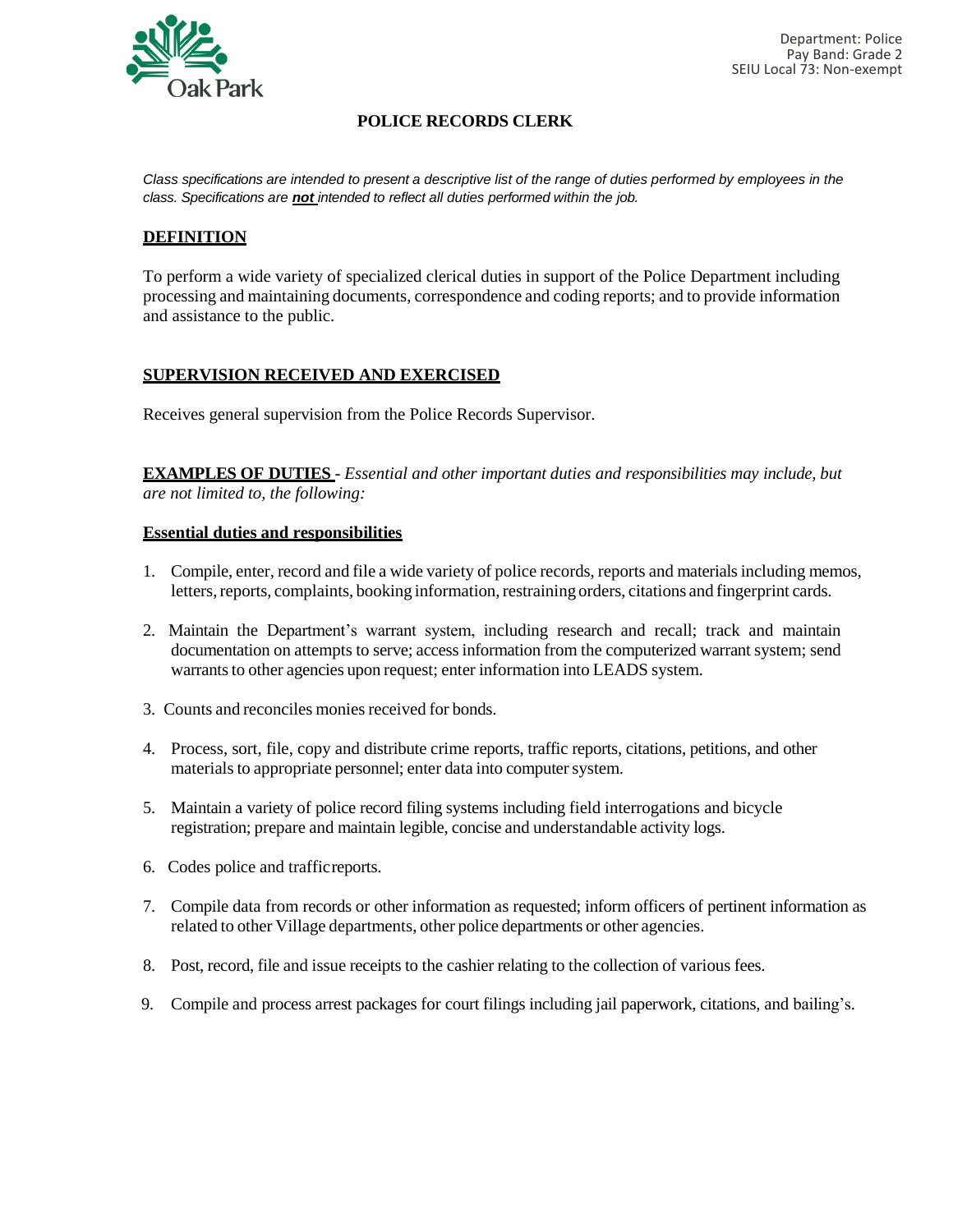

### **POLICE RECORDS CLERK**

#### **Other important responsibilities and duties**

- 1. Assist Department personnel and the public in person and by phone including retrieve information and files; mail out requested reports to outside agencies, provide general information regarding Department policies, procedures and regulations.
- 2. Operate a computer terminal and printer to type, enter, modify and retrieve a wide variety of police reports and records, memos, letters and other material.
- 3. Maintain a variety of logs including traffic accident logs and logs of all stolen, recovered, stored, or impounded vehicles.
- 4. Research records and criminal histories for police officers upon request.
- 5. May be subpoenaed into court to address or clarify employee initiated actions.
- 6. Performrelated duties and responsibilities asrequired.

#### **QUALIFICATIONS**

#### **Knowledge of:**

English usage, spelling, grammar, and punctuation. Principles

and procedures of record keeping.

Modern office methods, practices, procedures and computer equipment.

Services and activities of a law enforcementagency.

Organization, procedures and operations of a law enforcement agency.

Pertinent Federal, State and local laws, codes and regulations.

#### **Ability to:**

Ensure best in class customer service is provided to both internal and external customers and also embrace, support, and promote the Village's core values, beliefs, and culture.

Perform the full range of specialized public safety clerical work under minimal supervision.

Correctly interpret and apply the laws, codes, policies and procedures related to the processing of law enforcement documents.

Work courteously with the general public on the telephone or in person.

Maintain accurate records and files.

Make arithmetical calculations quickly and accurately.